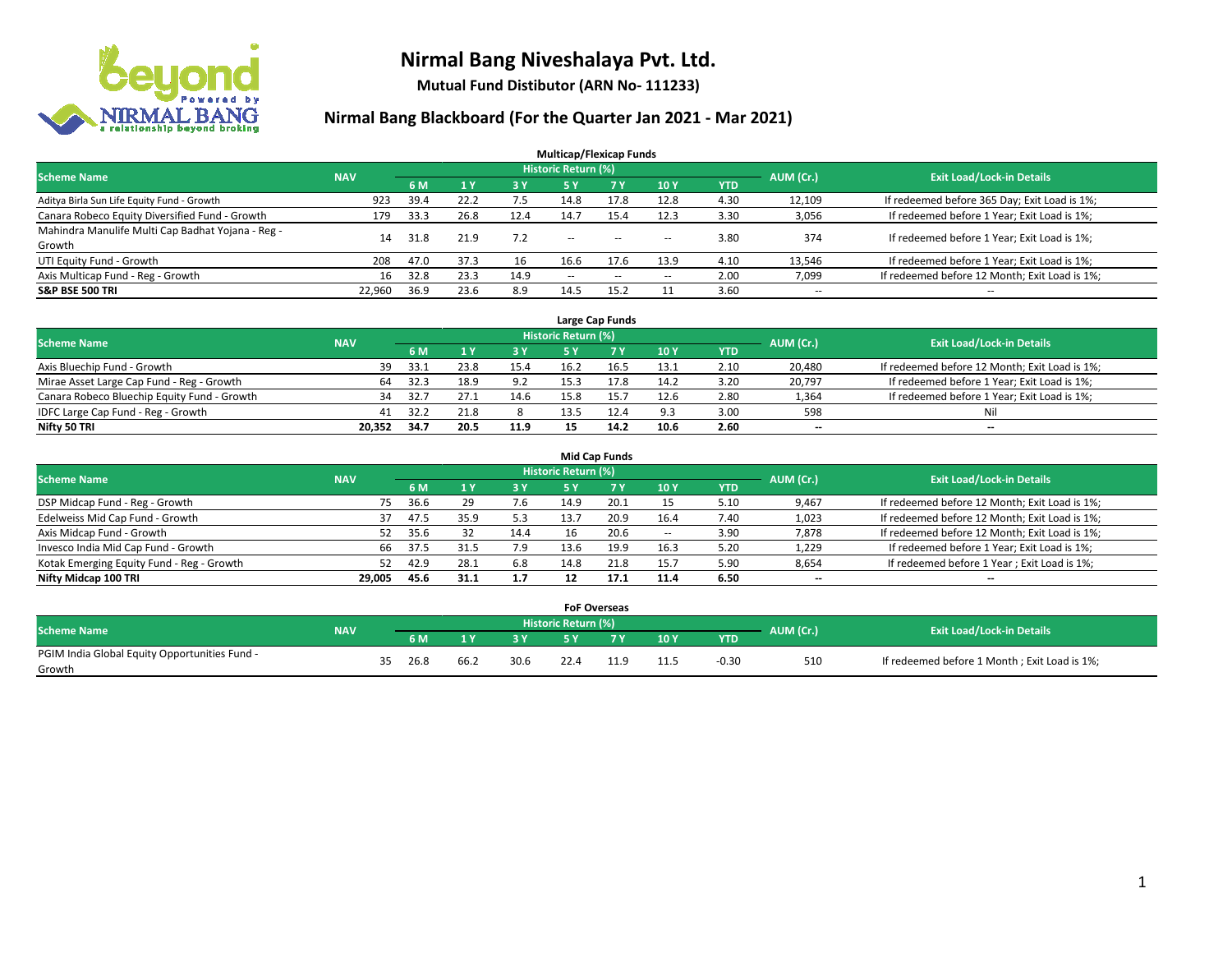

**Mutual Fund Distibutor (ARN No- 111233)**

| Large & Midcap                                   |            |      |      |      |                            |           |      |            |           |                                              |  |  |  |  |
|--------------------------------------------------|------------|------|------|------|----------------------------|-----------|------|------------|-----------|----------------------------------------------|--|--|--|--|
| <b>Scheme Name</b>                               | <b>NAV</b> |      |      |      | <b>Historic Return (%)</b> |           |      |            | AUM (Cr.) | <b>Exit Load/Lock-in Details</b>             |  |  |  |  |
|                                                  |            | 6 M  | 1 Y  | 73 Y | 5 Y                        | <b>7Y</b> | 10Y  | <b>YTD</b> |           |                                              |  |  |  |  |
| Mirae Asset Emerging Bluechip Fund - Growth      | 74         | 37.0 | 28.2 | 10.8 | 18.7                       | 25.2      | 21.1 | 4.30       | 13,405    | If redeemed before 1 Year; Exit Load is 1%;  |  |  |  |  |
| Canara Robeco Emerging Equities - Growth         | 125        | 37.7 | 29.5 |      | 15.1                       | 23.6      | 18.2 | 3.70       | 7,313     | If redeemed before 1 Year; Exit Load is 1%;  |  |  |  |  |
| Principal Emerging Bluechip Fund - Growth        | 138        | 39.2 | 27.6 | 5.7  | 15.2                       | 21.3      | 15.6 | 4.20       | 2,324     | If redeemed before 365 Day; Exit Load is 1%; |  |  |  |  |
| Invesco India Growth Opportunities Fund - Growth | 43         | 32.1 | 18.3 | 8.6  | 14.2                       | 16        | 12.3 | 3.70       | 3,472     | If redeemed before 1 Year; Exit Load is 1%;  |  |  |  |  |
| Kotak Equity Opportunities Fund - Reg - Growth   | 156        | 32.7 | 21.2 | 8.8  | 14.7                       | 17.1      | 12.5 | 4.60       | 4,365     | If redeemed before 1 Year; Exit Load is 1%;  |  |  |  |  |
| Tata Large & Mid Cap Fund - Reg - Growth         | 259        | 31.3 | 18.7 |      | 11.9                       | 15.4      | 12.1 | 2.30       | 1,934     | If redeemed before 365 Day; Exit Load is 1%; |  |  |  |  |
| NIFTY Large Midcap 250 TRI                       | 9.378      | 39.0 | 27.1 | 7.7  | 14.8                       | 17.2      | 12.5 | 4.60       | --        | --                                           |  |  |  |  |

|                                                     |            |      |      |      |                     | <b>Focused Funds</b> |        |            |           |                                               |
|-----------------------------------------------------|------------|------|------|------|---------------------|----------------------|--------|------------|-----------|-----------------------------------------------|
| <b>Scheme Name</b>                                  | <b>NAV</b> |      |      |      | Historic Return (%) |                      |        |            | AUM (Cr.) | <b>Exit Load/Lock-in Details</b>              |
|                                                     |            | 6 M  |      | 3 Y  | 5 ۷                 |                      | 10Y    | <b>YTD</b> |           |                                               |
| Axis Focused 25 Fund - Growth                       | 38         | 37.7 | 26   | 12.5 | 17.8                | 18                   | $\sim$ | 3.30       | 13,359    | If redeemed before 12 Month; Exit Load is 1%; |
| ICICI Prudential Focused Equity Fund - Ret - Growth | 38         | 31.1 | 30.7 | 8.3  | 12.9                |                      | 10.1   | 5.20       | 894       | If redeemed before 1 Year; Exit Load is 1%;   |
| SBI Focused Equity Fund - Growth                    | 180        | 28.0 | 18.6 | 9.1  | 14.4                | 18                   | 15.9   | 2.60       | 12,020    | If redeemed before 1 Year; Exit Load is 1%;   |
| <b>S&amp;P BSE 500 TRI</b>                          | 22.960     | 36.9 | 23.6 | 8.9  | 14.5                | 15.2                 | 11     | 3.60       | $- -$     | $\overline{\phantom{a}}$                      |

|                                    |            |           |                                  |       |      | <b>Small Cap Funds</b> |        |            |       |                                               |
|------------------------------------|------------|-----------|----------------------------------|-------|------|------------------------|--------|------------|-------|-----------------------------------------------|
| <b>Scheme Name</b>                 | <b>NAV</b> | AUM (Cr.) | <b>Exit Load/Lock-in Details</b> |       |      |                        |        |            |       |                                               |
|                                    |            | 6 M       |                                  | 73 Y. |      |                        | 10Y    | <b>YTD</b> |       |                                               |
| Axis Small Cap Fund - Reg - Growth | 41         | 42.3      | 26.6                             | 11.3  | 15.1 |                        | $\sim$ | 4.30       | 3,366 | If redeemed before 12 Month; Exit Load is 1%; |
| DSP Small Cap Fund - Reg - Growth  | 74         | 47.4      | 35.6                             | 0.5   |      |                        | 16.3   | 4.50       | 5,791 | If redeemed before 12 Month; Exit Load is 1%; |
| SBI Small Cap Fund - Growth        | 75         | 50.4      | 40.4                             | 4.8   |      |                        | 19.9   | 5.40       | 6,202 | If redeemed before 1 Year; Exit Load is 1%;   |
| Nifty Smallcap 100 TRI             | 9.239      | 54.9      | 27.8                             | -6.9  |      | 12.9                   | 7.9    | 5.00       | $- -$ | $\overline{\phantom{a}}$                      |

| ELSS Schemes (Tax Saving u/s 80-C)                                                                              |       |      |      |      |           |            |            |            |        |        |  |  |  |  |
|-----------------------------------------------------------------------------------------------------------------|-------|------|------|------|-----------|------------|------------|------------|--------|--------|--|--|--|--|
| <b>Historic Return (%)</b><br><b>Exit Load/Lock-in Details</b><br><b>Scheme Name</b><br>AUM (Cr.)<br><b>NAV</b> |       |      |      |      |           |            |            |            |        |        |  |  |  |  |
|                                                                                                                 |       | 6 M  | 71 Y | 3 Y  | <b>5Y</b> | <b>7 Y</b> | <b>10Y</b> | <b>YTD</b> |        |        |  |  |  |  |
| Aditya Birla Sun Life Tax Relief 96 - Growth                                                                    | 38    | 27.2 | 19.5 | 5.5  | 12.4      | 16.9       | 12.3       | 2.90       | 12,118 | Nil    |  |  |  |  |
| Axis Long Term Equity Fund - Growth                                                                             | 61    | 37.7 | 25.5 | 13.2 | 15.3      | 19.8       | 17.2       | 3.20       | 25,618 | Nil    |  |  |  |  |
| Canara Robeco Equity Tax Saver Fund - Growth                                                                    | 91    | 40.8 | 34.6 | 14.7 | 15.5      | 16.7       | 13.1       | 4.70       | 1,476  | Nil    |  |  |  |  |
| Invesco India Tax Plan - Growth                                                                                 | 66    | 33.6 | 24.1 | 9.3  | 13.8      | 17.3       | 13.8       | 2.90       | 1,386  | Nil    |  |  |  |  |
| Mirae Asset Tax Saver Fund - Reg - Growth                                                                       | 24    | 37.7 | 26.7 | 11.5 | 19.4      | $\sim$     | $\sim$     | 3.60       | 5,045  | Nil    |  |  |  |  |
| S&P BSE 200 TRI                                                                                                 | 7,414 | 36.2 | 23.1 | 10.2 | 14.9      | 15.2       | 11.1       | 3.40       | $- -$  | $\sim$ |  |  |  |  |
|                                                                                                                 |       |      |      |      |           |            |            |            |        |        |  |  |  |  |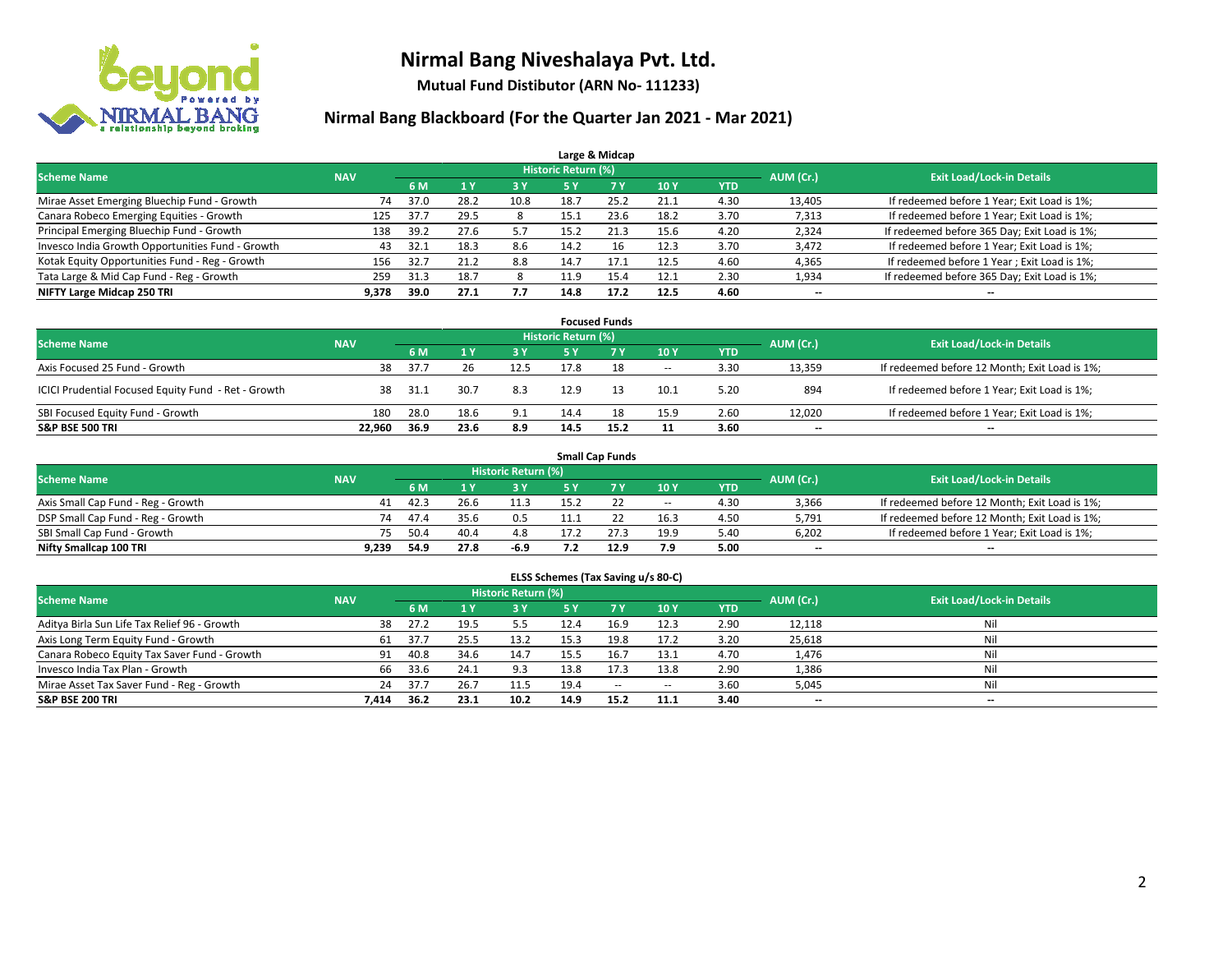

**Mutual Fund Distibutor (ARN No- 111233)**

| <b>Solution Oriented</b>                                  |            |      |      |                            |      |      |                          |            |           |                                                                                                                                                           |  |  |
|-----------------------------------------------------------|------------|------|------|----------------------------|------|------|--------------------------|------------|-----------|-----------------------------------------------------------------------------------------------------------------------------------------------------------|--|--|
| <b>Scheme Name</b>                                        | <b>NAV</b> |      |      | <b>Historic Return (%)</b> |      |      |                          |            | AUM (Cr.) | <b>Exit Load/Lock-in Details</b>                                                                                                                          |  |  |
|                                                           |            | 6 M  | 1 Y  | -3 Y                       | 5 Y  | 7 Y  | 10Y                      | <b>YTD</b> |           |                                                                                                                                                           |  |  |
| <b>HDFC Childrens Gift Fund</b>                           | 149        | 26.3 | 20.1 | 7.8                        | 12.8 | 14.7 | 13.5                     | 2.00       | 3,798     | If redeemed before 1 Year; Exit Load is 3%; If redeemed bet. 1 Year<br>to 2 Year; Exit Load is 2%; If redeemed bet. 2 Year to 3 Year; Exit<br>Load is 1%: |  |  |
| Tata Retirement Savings Fund - Moderate Plan - Reg        | 37         | 25.5 | 19.1 | 6.9                        | 13.3 | 17.5 | $\overline{\phantom{a}}$ | 2.90       | 1,315     | If redeemed before 61 Month; Exit Load is 1%;                                                                                                             |  |  |
| Tata Retirement Savings Fund - Progressive Plan -<br>Reg  | 37         | 29.1 | 19.1 | 6.8                        | 14.3 | 17.4 | $\sim$                   | 3.20       | 949       | If redeemed before 61 Month; Exit Load is 1%;                                                                                                             |  |  |
| Tata Retirement Savings Fund - Reg - Conservative<br>Plan | 24         | 9.7  | 13.1 | 6.8                        | 9.4  | 10.5 | $\!-$                    | 1.10       | 164       | If redeemed before 61 Month; Exit Load is 1%;                                                                                                             |  |  |
| <b>S&amp;P BSE 200 TRI</b>                                | 7,414      | 36.2 | 23.1 | 10.2                       | 14.9 | 15.2 | 11.1                     | 3.40       | --        | --                                                                                                                                                        |  |  |

|                                                    |            |                                  |      |      |      | <b>Index Fund</b> |      |            |       |                                               |
|----------------------------------------------------|------------|----------------------------------|------|------|------|-------------------|------|------------|-------|-----------------------------------------------|
| <b>Scheme Name</b>                                 | AUM (Cr.)  | <b>Exit Load/Lock-in Details</b> |      |      |      |                   |      |            |       |                                               |
|                                                    | <b>NAV</b> | 6 M                              |      | 3 Y  | 5 Y  | <b>7Y</b>         | 10Y  | <b>YTD</b> |       |                                               |
| HDFC Index Fund-NIFTY 50 Plan                      | 131        | 34.4                             | 19.5 | 11.3 | 14.3 | 13.6              | 9.9  | 2.60       | 2,193 | If redeemed before 3 Day; Exit Load is 0.25%; |
| ICICI Prudential Nifty Next 50 Index Fund - Growth | 30         | 30.2                             | 21.4 | 2.4  | 12.1 | 15.2              | 11.4 | 5.60       | 894   | Nil                                           |
| UTI Nifty Index Fund - Growth                      | 95         | 34.6                             | 19.9 | 11.5 | 14.5 | 13.7              | 9.9  | 2.60       | 3,037 | Nil                                           |
| Nifty 50 TRI                                       | 20,352     | 34.7                             | 20.5 | 11.9 | 15   | 14.2              | 10.6 | 2.60       | $-$   | $-$                                           |

|                                       |            |       |      |                     |      | <b>Contra/Value Fund</b> |      |      |           |                                             |
|---------------------------------------|------------|-------|------|---------------------|------|--------------------------|------|------|-----------|---------------------------------------------|
| <b>Scheme Name</b>                    | <b>NAV</b> |       |      | Historic Return (%) |      |                          |      |      | AUM (Cr.) | <b>Exit Load/Lock-in Details</b>            |
|                                       |            | 6 M   |      | 3 Y                 |      |                          | 10Y  | YTD  |           |                                             |
| Invesco India Contra Fund - Growth    | 62         | 34.0  | 26.8 | 8.6                 | 15.4 | 1Q 1                     | 14   | 4.00 | 6,010     | If redeemed before 1 Year; Exit Load is 1%; |
| UTI Value Opportunities Fund - Growth | 80         | -37.1 | 24.7 | 9.7                 | 12.9 |                          | 11.1 | 4.10 | 4,931     | If redeemed before 1 Year; Exit Load is 1%; |
| <b>S&amp;P BSE 500 TRI</b>            | 22.960     | 36.9  | 23.6 | 8.9                 | 14.5 | 15.2                     | 11   | 3.60 | $- -$     | $\overline{\phantom{a}}$                    |

| Sector/Thematic                                                           |            |      |                         |                     |      |      |      |            |           |                                               |  |  |
|---------------------------------------------------------------------------|------------|------|-------------------------|---------------------|------|------|------|------------|-----------|-----------------------------------------------|--|--|
| <b>Scheme Name</b>                                                        | <b>NAV</b> |      |                         | Historic Return (%) |      |      |      |            | AUM (Cr.) | <b>Exit Load/Lock-in Details</b>              |  |  |
|                                                                           |            | 6 M  | $\mathbf{1} \mathbf{y}$ | <b>3Y</b>           | 5 Y  | 7 Y  | 10Y  | <b>YTD</b> |           |                                               |  |  |
| Canara Robeco Consumer Trends Fund - Reg -<br>Growth                      | 53         | 36.0 | 27.7                    | 12.6                | 16.9 | 19   | 14.5 | 4.40       | 492       | If redeemed before 1 Year; Exit Load is 1%;   |  |  |
| Mirae Asset Great Consumer Fund - Growth                                  | 43         | 27.3 | 15.7                    | 7.8                 | 15.2 | 16.3 | --   | 3.10       | 1,057     | If redeemed before 1 Year; Exit Load is 1%;   |  |  |
| ICICI Prudential Technology Fund - Growth                                 | 104        | 80.4 | 79.1                    | 29.5                | 20.8 | 18.4 | 18   | 5.40       | 938       | If redeemed before 15 Day; Exit Load is 1%;   |  |  |
| Nippon India Pharma Fund - Growth                                         | 262        | 38.3 | 72.9                    | 21.6                | 12.7 | 17.3 | 16.4 | 3.40       | 4,151     | If redeemed before 1 Month; Exit Load is 1%;  |  |  |
| BNP Paribas India Consumption Fund - Reg - Growth                         | 16         | 26.2 | 22.4                    | $\sim$              | --   | --   | --   | 3.30       | 613       | If redeemed before 12 Month; Exit Load is 1%; |  |  |
| ICICI Prudential Banking and Financial Services Fund -<br>Retail - Growth | 70         | 38.7 |                         | 3.7                 | 15.7 | 18.2 | 14.4 | 5.50       | 3,289     | If redeemed before 15 Day; Exit Load is 1%;   |  |  |
| <b>S&amp;P BSE 500 TRI</b>                                                | 22.960     | 36.9 | 23.6                    | 8.9                 | 14.5 | 15.2 |      | 3.60       | --        | --                                            |  |  |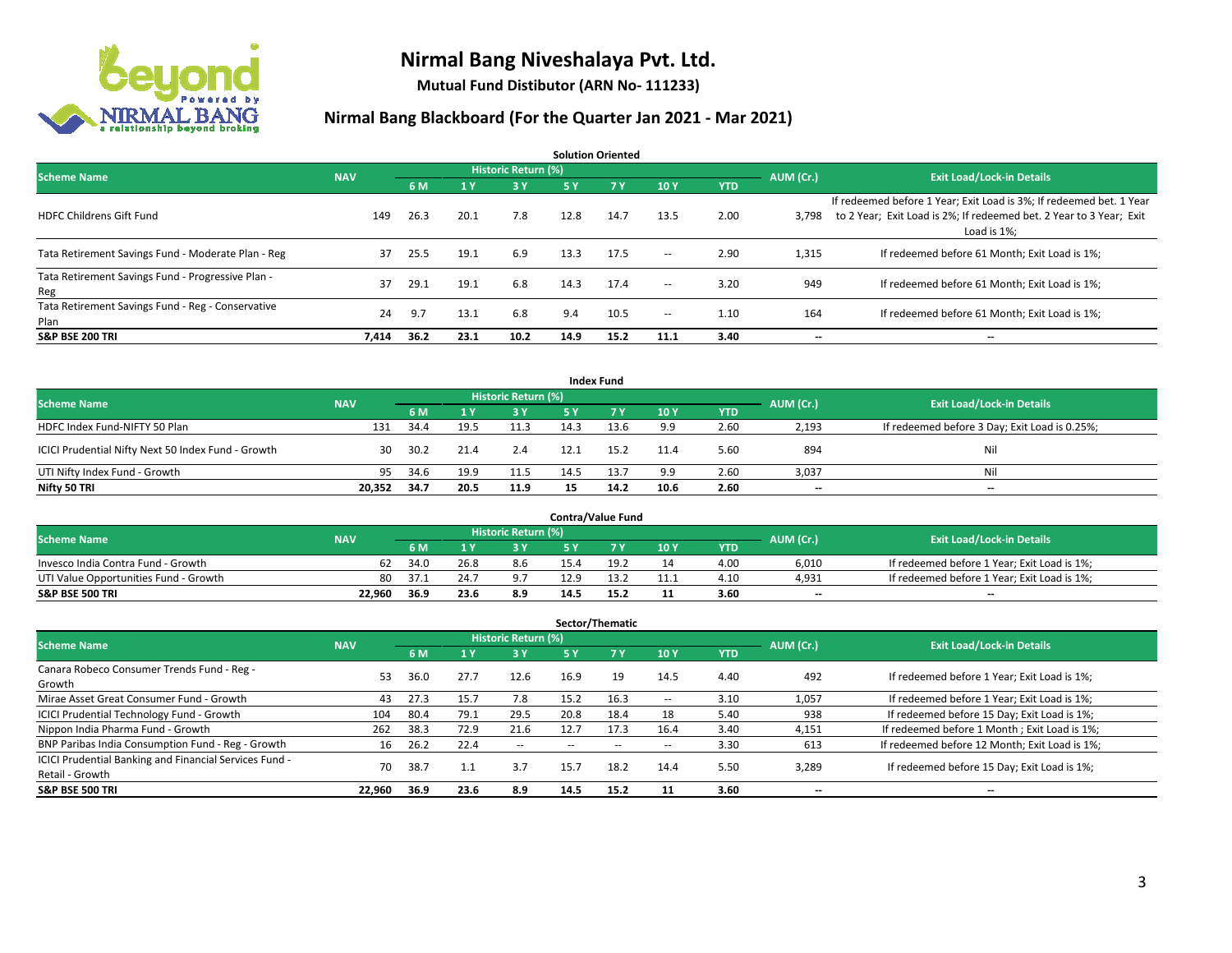

**Mutual Fund Distibutor (ARN No- 111233)**

| <b>Dynamic Asset Allocation Funds</b>                      |            |      |      |                     |      |        |                          |            |                          |                                               |  |  |  |
|------------------------------------------------------------|------------|------|------|---------------------|------|--------|--------------------------|------------|--------------------------|-----------------------------------------------|--|--|--|
| <b>Scheme Name</b>                                         | <b>NAV</b> |      |      | Historic Return (%) |      |        |                          |            | AUM (Cr.)                | <b>Exit Load/Lock-in Details</b>              |  |  |  |
|                                                            |            | 6 M  |      | 3 Y                 | 5 Y  | 7Y     | 10Y                      | <b>YTD</b> |                          |                                               |  |  |  |
| ICICI Prudential Balanced Advantage Fund - Reg -<br>Growth | 43         | 19.4 | 14   | 8.6                 |      | 12.5   | 12                       | 1.60       | 27,647                   | If redeemed before 1 Year; Exit Load is 1%;   |  |  |  |
| Nippon India Balanced Advantage Fund - Growth              | 107        | 19.6 | 13.9 | 6.5                 | 11.1 | 12.8   | 10                       | 1.90       | 2,856                    | If redeemed before 12 Month; Exit Load is 1%; |  |  |  |
| Edelweiss Balanced Advantage Fund - Growth                 |            | 22.9 | 26.1 | 10.8                | 11.2 | 12.4   | 10.6                     | 2.30       | 1,924                    | If redeemed before 365 Day; Exit Load is 1%;  |  |  |  |
| Kotak Balanced Advantage Fund - Reg - Growth               | 13         | 16.9 | 15.5 | $\sim$              | --   | $\sim$ | $\hspace{0.05cm} \cdots$ | 1.40       | 5,180                    | If redeemed before 1 Year; Exit Load is 1%;   |  |  |  |
| NIFTY 50 Hybrid Composite Debt 65:35 Index                 | 12.576     | 23.3 | 19.8 | 11.9                | 13.5 | 13     | 10.5                     | 1.80       | $\overline{\phantom{a}}$ | $- -$                                         |  |  |  |

| <b>Hybrid Aggressive</b>                        |            |           |                                  |      |      |        |      |            |        |                                               |  |  |  |
|-------------------------------------------------|------------|-----------|----------------------------------|------|------|--------|------|------------|--------|-----------------------------------------------|--|--|--|
| <b>Scheme Name</b>                              | <b>NAV</b> | AUM (Cr.) | <b>Exit Load/Lock-in Details</b> |      |      |        |      |            |        |                                               |  |  |  |
|                                                 |            |           |                                  | 3 Y  |      |        | 10Y  | <b>YTD</b> |        |                                               |  |  |  |
| Canara Robeco Equity Hybrid Fund - Growth       | 206        | 25.0      |                                  | 11.3 | 12.9 |        | 12.9 | 2.50       | 4,170  | If redeemed before 1 Year; Exit Load is 1%;   |  |  |  |
| SBI Equity Hybrid Fund - Growth                 | 169        | 24.5      | 16.7                             | 9.3  |      |        | 12.4 | 2.80       | 34,353 | If redeemed before 12 Month; Exit Load is 1%; |  |  |  |
| Mirae Asset Hybrid - Equity Fund - Reg - Growth | 18         | 24.3      |                                  | 9.4  | 13.4 | $\sim$ | $-$  | 2.60       | 4,139  | If redeemed before 1 Year; Exit Load is 1%;   |  |  |  |
| NIFTY 50 Hybrid Composite Debt 65:35 Index      | 12.576     | 23.3      | 19.8                             | 11.9 | 13.5 |        | 10.5 | 1.80       | $- -$  | $-$                                           |  |  |  |

| Gold                                    |            |     |      |                     |      |     |                          |            |                          |                                                                  |  |  |  |
|-----------------------------------------|------------|-----|------|---------------------|------|-----|--------------------------|------------|--------------------------|------------------------------------------------------------------|--|--|--|
| <b>Scheme Name</b>                      | <b>NAV</b> |     |      | Historic Return (%) |      |     |                          |            | AUM (Cr.)                | <b>Exit Load/Lock-in Details</b>                                 |  |  |  |
|                                         |            | 6 M |      | 3 Y                 | 5 Y  |     | 10Y                      | <b>YTD</b> |                          |                                                                  |  |  |  |
| HDFC Gold Fund - Growth                 | 16         | 2.3 |      | 18                  | 12.8 | 6.5 |                          | 0.50       | 1,005                    | If redeemed before 6 Months; Exit Load is 2%; If redeemed bet. 6 |  |  |  |
|                                         |            |     |      |                     |      |     | $\sim$                   |            |                          | Months to 12 Months; Exit Load is 1%;                            |  |  |  |
| Kotak Gold Fund - Reg - Growth          |            | 1.9 |      | 18.8                |      | 6.5 | $\overline{\phantom{a}}$ | 0.20       | 749                      | If redeemed before 1 Year; Exit Load is 1%;                      |  |  |  |
| Nippon India Gold Savings Fund - Growth | 21         |     |      | 17.8                | 12.6 | 6.3 | $\overline{\phantom{a}}$ | 0.20       | 1,302                    | If redeemed before 15 Day; Exit Load is 1%;                      |  |  |  |
| <b>Prices of Gold</b>                   | 50.256     | 2.6 | 23.4 | 19.4                | 14.2 |     | 9.5                      | 0.50       | $\overline{\phantom{a}}$ | --                                                               |  |  |  |

| <b>Arbitrage Fund</b>                      |            |     |     |   |                            |     |  |                          |            |           |                                                 |  |  |
|--------------------------------------------|------------|-----|-----|---|----------------------------|-----|--|--------------------------|------------|-----------|-------------------------------------------------|--|--|
| <b>Scheme Name</b>                         | <b>NAV</b> |     |     |   | <b>Historic Return (%)</b> |     |  |                          |            | AUM (Cr.) | <b>Exit Load/Lock-in Details</b>                |  |  |
|                                            |            |     | 1 M | M | 6 M                        |     |  | <b>3Y</b>                | <b>YTD</b> |           |                                                 |  |  |
| IDFC Arbitrage Fund - Reg - Growth         |            | 25  | 4.2 |   | 3.3                        |     |  |                          | 3.50       | 7,084     | If redeemed before 1 Month; Exit Load is 0.25%; |  |  |
| Kotak Equity Arbitrage Fund - Reg - Growth |            | 29  | 4.6 |   | 3.5                        |     |  |                          | 4.30       | 15,302    | If redeemed before 30 Day; Exit Load is 0.25%;  |  |  |
| Tata Arbitrage Fund - Reg - Growth         |            |     | 4.9 |   |                            | 4.8 |  | $\overline{\phantom{a}}$ | 4.30       | 2,814     | If redeemed before 30 Day; Exit Load is 0.25%;  |  |  |
| Nippon India Arbitrage Fund - Growth       |            | 21. | 4.3 |   | 3.3                        |     |  |                          | 3.40       | 8,178     | If redeemed before 1 Month; Exit Load is 0.25%; |  |  |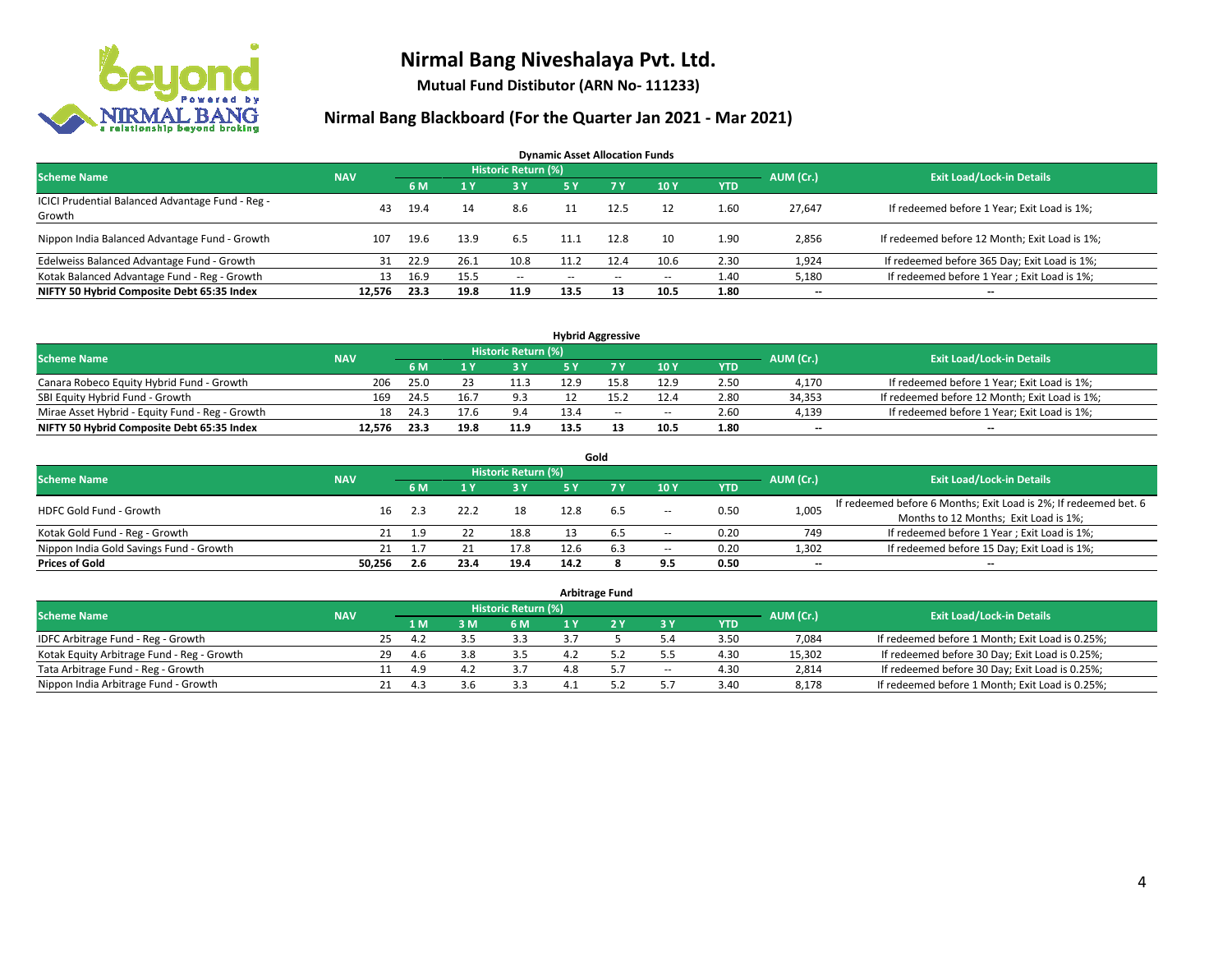

**Mutual Fund Distibutor (ARN No- 111233)**

| <b>Overnight Fund</b>                          |                          |                |     |                            |     |     |                          |                          |           |                                  |  |  |  |  |
|------------------------------------------------|--------------------------|----------------|-----|----------------------------|-----|-----|--------------------------|--------------------------|-----------|----------------------------------|--|--|--|--|
| <b>Scheme Name</b>                             | <b>NAV</b>               |                |     | <b>Historic Return (%)</b> |     |     | <b>YTM</b>               | <b>Avg</b>               | AUM (Cr.) | <b>Exit Load/Lock-in Details</b> |  |  |  |  |
|                                                |                          | 1 <sub>W</sub> | 2 W | l M                        | 3 M | 1Y  |                          | <b>Maturity</b>          |           |                                  |  |  |  |  |
| IDFC Overnight Fund - Reg - Growth             | 1,088                    | 2.7            | 2.7 | 2.9                        | 2.8 | 3.2 | 2.78                     | 0.01                     | 1,914     | Nil                              |  |  |  |  |
| Tata Overnight Fund - Reg - Growth             | 1,076                    | 2.8            | 2.8 | 2.9                        | 2.9 | 3.3 | 2.86                     | $\overline{\phantom{a}}$ | 1,786     | Nil                              |  |  |  |  |
| SBI Overnight Fund - Growth                    | 3,297                    | 2.8            | 2.8 | 2.9                        | 2.8 |     | 2.9                      | 0.00                     | 9,183     | Nil                              |  |  |  |  |
| ICICI Prudential Overnight Fund - Reg - Growth | 110                      | 2.8            | 2.8 | 2.9                        | ۷.۵ | 3.2 | 2.89                     |                          | 7.708     | Nil                              |  |  |  |  |
| Nippon India Overnight Fund - Reg - Growth     | 110                      | 2.8            | 2.8 | 2.9                        | 2.9 |     | 2.99                     | 0.00                     | 4,173     | Nil                              |  |  |  |  |
| <b>CRISIL Liquid Fund Index</b>                | $\overline{\phantom{a}}$ | 2.9            | 3.3 | 3.3                        | 3.5 | 4.5 | $\overline{\phantom{a}}$ | $\overline{\phantom{a}}$ | $- -$     | $\overline{\phantom{a}}$         |  |  |  |  |

| <b>Liquid Funds</b>                              |            |                |     |                            |     |     |            |                          |                          |                                  |  |  |  |
|--------------------------------------------------|------------|----------------|-----|----------------------------|-----|-----|------------|--------------------------|--------------------------|----------------------------------|--|--|--|
| <b>Scheme Name</b>                               | <b>NAV</b> |                |     | <b>Historic Return (%)</b> |     |     | <b>YTM</b> | Avg                      | AUM (Cr.)                | <b>Exit Load/Lock-in Details</b> |  |  |  |
|                                                  |            | 1 <sub>W</sub> | 2 W | 1 M                        | з м |     |            | <b>Maturity</b>          |                          |                                  |  |  |  |
| Aditya Birla Sun Life Liquid Fund - Reg - Growth | 327        | 2.5            |     | 2.9                        |     | 4.  | 3.01       | 0.09                     | 34,971                   | *Ref Footnote                    |  |  |  |
| ICICI Prudential Liquid Fund - Reg - Growth      | 301        | 2.5            | າ ດ | 2.9                        |     | 4.  | 2.98       | 0.10                     | 46,016                   | *Ref Footnote                    |  |  |  |
| Kotak Liquid Fund - Reg - Growth                 | 4.112      | 2.3            | 2.9 | 2.9                        |     |     | 2.93       | 0.08                     | 31,504                   | *Ref Footnote                    |  |  |  |
| Nippon India Liquid Fund - Growth                | 4,962      | 2.3            |     | 2.9                        |     | 4.  | 2.94       | 0.08                     | 23,106                   | *Ref Footnote                    |  |  |  |
| Mahindra Manulife Liquid Fund - Reg - Growth     | 1.320      | 2.5            |     |                            |     | 4.  | 3.05       | 0.06                     | 2,050                    | *Ref Footnote                    |  |  |  |
| <b>CRISIL Liquid Fund Index</b>                  | $- -$      | 2.9            | 3.3 | 3.3                        |     | 4.5 | $- -$      | $\overline{\phantom{a}}$ | $\overline{\phantom{a}}$ | $-$                              |  |  |  |

| <b>Ultra Short Fund</b>                           |            |      |     |                            |     |        |            |                 |           |                                  |  |  |  |
|---------------------------------------------------|------------|------|-----|----------------------------|-----|--------|------------|-----------------|-----------|----------------------------------|--|--|--|
| <b>Scheme Name</b>                                | <b>NAV</b> |      |     | <b>Historic Return (%)</b> |     |        | <b>YTM</b> | Avg             | AUM (Cr.) | <b>Exit Load/Lock-in Details</b> |  |  |  |
|                                                   |            | 1 M  | 3 M | 6 M                        | 1 Y | -3 Y   |            | <b>Maturity</b> |           |                                  |  |  |  |
| HDFC Ultra Short Term Fund - Reg - Growth         | 12         | 3.7  | 4.3 | 4.5                        | 6.4 | $\sim$ | 3.66       | 0.44            | 16,434    | Nil                              |  |  |  |
| ICICI Prudential Ultra Short Term Fund - Growth   | 21         | -4.1 |     | 5.5                        | 6.4 | 7.4    | 4.61       | 0.45            | 9,030     | Nil                              |  |  |  |
| UTI Ultra Short Term Fund - Growth                | 3.236      | 4.1  |     | 4.3                        |     |        | 5.22       | $\sim$          | 1,557     | Nil                              |  |  |  |
| Aditya Birla Sun Life Savings Fund - Reg - Growth | 420        | 3.9  |     | 5.3                        | 6.9 |        | 3.76       | 0.52            | 17,295    | Nil                              |  |  |  |
| <b>NIFTY Ultra Short Duration Debt Index</b>      | 4.224      | 3.5  | 3.9 |                            | 5.5 |        | $- -$      | $- -$           | $- -$     | $\overline{\phantom{a}}$         |  |  |  |

| <b>Money Market Fund</b>                         |                          |     |     |                            |                |           |            |                 |           |                                               |  |  |  |  |
|--------------------------------------------------|--------------------------|-----|-----|----------------------------|----------------|-----------|------------|-----------------|-----------|-----------------------------------------------|--|--|--|--|
| <b>Scheme Name</b>                               | <b>NAV</b>               |     |     | <b>Historic Return (%)</b> |                |           | <b>YTM</b> | Avg             | AUM (Cr.) | <b>Exit Load/Lock-in Details</b>              |  |  |  |  |
|                                                  |                          | 1 M | 3M  | <b>6M</b>                  | 1 <sub>Y</sub> | $Z$ 3 $V$ |            | <b>Maturity</b> |           |                                               |  |  |  |  |
| Aditya Birla Sun Life Money Manager Fund - Reg - | 283                      | 3.8 | 4.1 | 4.3                        | 6.5            | 7.5       | 3.47       | 0.34            | 12,717    | Nil                                           |  |  |  |  |
| Growth                                           |                          |     |     |                            |                |           |            |                 |           |                                               |  |  |  |  |
| SBI Savings Fund - Growth                        | 32                       | 3.2 | 3.5 | 3.8                        | 5.6            | 6.8       | 3.5        | 0.29            | 23,296    | If redeemed before 3 Days; Exit Load is 0.1%; |  |  |  |  |
| HDFC Money Market Fund - Growth                  | 4,381                    | 3.3 | 3.6 |                            | 6.4            |           | 3.3        | 0.27            | 12,127    | Nil                                           |  |  |  |  |
| Tata Money Market Fund - Reg - Growth            | 3,607                    | 3.4 | 3.9 | 4.3                        | 6.3            | 4.7       | 3.47       | $\sim$          | 1,524     | Nil                                           |  |  |  |  |
| <b>CRISIL Liquid Fund Index</b>                  | $\overline{\phantom{a}}$ | 3.3 | 3.5 | 3.7                        | 4.5            | $- -$     | --         | $- -$           | $- -$     | $-$                                           |  |  |  |  |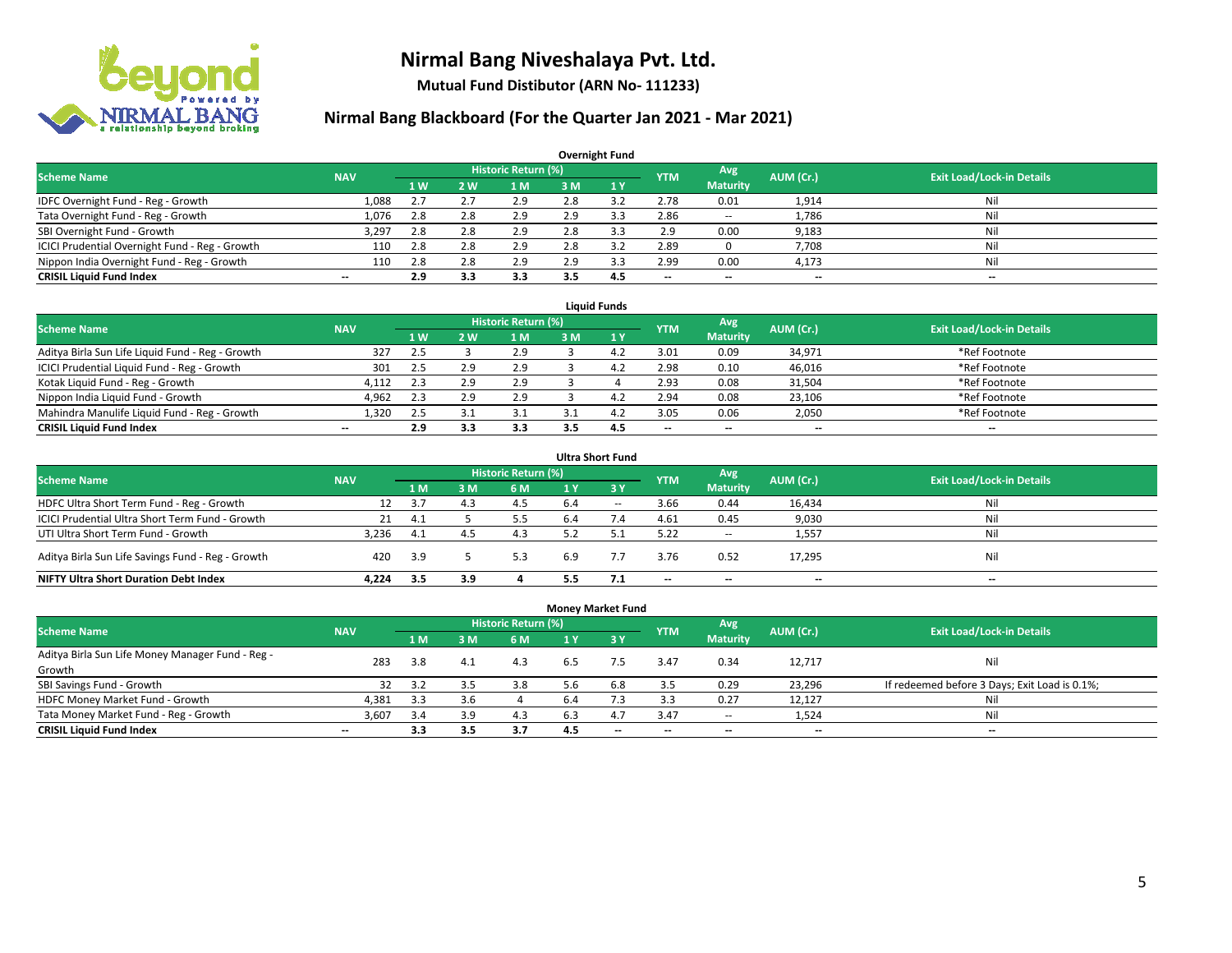

**Mutual Fund Distibutor (ARN No- 111233)**

| <b>Short Term Fund</b>                    |            |    |      |     |                            |      |    |            |                 |           |                                  |  |  |
|-------------------------------------------|------------|----|------|-----|----------------------------|------|----|------------|-----------------|-----------|----------------------------------|--|--|
| <b>Scheme Name</b>                        | <b>NAV</b> |    |      |     | <b>Historic Return (%)</b> |      |    | <b>YTM</b> | Avg             | AUM (Cr.) | <b>Exit Load/Lock-in Details</b> |  |  |
|                                           |            |    | 1 M. | 8 M | 6 M                        |      |    |            | <b>Maturity</b> |           |                                  |  |  |
| HDFC Short Term Debt Fund - Growth        |            | 25 |      |     | 7.9                        |      |    | 5.41       | 3.55            | 16,907    | Ni                               |  |  |
| Nippon India Short Term Fund - Growth     |            | 41 | -6.1 |     | 6.9                        | 9.5  |    | 5.11       | 2.66            | 8,971     | Ni.                              |  |  |
| ICICI Prudential Short Term Fund - Growth |            | 46 | -5.8 | У.Ь | 7.4                        | 10.5 | 8. | 5.11       | 3.50            | 22,802    | Nil                              |  |  |

| <b>Low Duration Fund</b>                     |            |     |  |                     |     |  |            |                 |           |                                  |  |  |  |
|----------------------------------------------|------------|-----|--|---------------------|-----|--|------------|-----------------|-----------|----------------------------------|--|--|--|
| <b>Scheme Name</b>                           | <b>NAV</b> |     |  | Historic Return (%) |     |  | <b>YTM</b> | Avg             | AUM (Cr.) | <b>Exit Load/Lock-in Details</b> |  |  |  |
|                                              |            | 1 M |  | 6 M                 |     |  |            | <b>Maturity</b> |           |                                  |  |  |  |
| <b>HDFC Low Duration Fund - Growth</b>       | 45         |     |  |                     |     |  | 4.46       | 1.58            | 24,753    | Nil                              |  |  |  |
| ICICI Prudential Savings Fund - Reg - Growth | 415        |     |  |                     |     |  | 4.36       | 2.10            | 30,111    | Nil                              |  |  |  |
| Kotak Low Duration Fund - Std - Growth       | 2,619      | 4.6 |  | 5.9                 | 7.8 |  | 4.17       | 0.86            | 14,064    | Nil                              |  |  |  |

| <b>Banking &amp; PSU Bond Funds</b>                 |            |    |     |     |                     |      |                |            |                 |           |                                  |  |  |
|-----------------------------------------------------|------------|----|-----|-----|---------------------|------|----------------|------------|-----------------|-----------|----------------------------------|--|--|
| <b>Scheme Name</b>                                  | <b>NAV</b> |    |     |     | Historic Return (%) |      |                | <b>YTM</b> | Avg             | AUM (Cr.) | <b>Exit Load/Lock-in Details</b> |  |  |
|                                                     |            |    | 1 M | : M | 6 M                 |      |                |            | <b>Maturity</b> |           |                                  |  |  |
| HDFC Banking and PSU Debt Fund - Reg - Growth       |            | 18 | 8.5 | 10. | 8.1                 | 10.6 | 8.9            | 5.43       | 3.88            | 10.652    | Nil                              |  |  |
| Tata Banking & PSU Debt Fund - Reg - Growth         |            |    |     |     |                     | 10.9 | $\sim$         | 5.14       | $\sim$          | 644       | Nil                              |  |  |
| Kotak Banking and PSU Debt Fund - Reg - Growth      |            |    |     |     |                     | 10.5 | Q <sub>2</sub> | 5.31       | 3.83            | 10,215    | Nil                              |  |  |
| Nippon India Banking & PSU Debt Fund - Reg - Growth |            | 16 |     |     | b.5                 | 10.9 | 02             | 5.06       | 4.64            | 7,101     | Nil                              |  |  |

| <b>Corporate Bond Funds</b>                         |            |     |     |          |                     |      |        |            |                 |           |                                  |  |  |  |
|-----------------------------------------------------|------------|-----|-----|----------|---------------------|------|--------|------------|-----------------|-----------|----------------------------------|--|--|--|
| <b>Scheme Name</b>                                  | <b>NAV</b> |     |     |          | Historic Return (%) |      |        | <b>YTM</b> | Avg             | AUM (Cr.) | <b>Exit Load/Lock-in Details</b> |  |  |  |
|                                                     |            |     | 1 M | <b>M</b> | 6 M                 | 1 Y  |        |            | <b>Maturity</b> |           |                                  |  |  |  |
| ICICI Prudential Corporate Bond Fund - Reg - Growth |            | 23  | 5.2 |          | 6.7                 | 10.4 | 8.9    | 4.93       | 4.41            | 18,155    | Nil                              |  |  |  |
| IDFC Corporate Bond Fund - Reg - Growth             |            |     | 7.0 |          | 7.1                 |      | 8.8    | 4.88       | 3.30            | 22,668    | Nil                              |  |  |  |
| HDFC Corporate Bond Fund - Growth                   |            | 25  | 9.0 |          | 7.6                 | 11.9 | 9.5    | 5.15       | 4.61            | 26,279    | Nil                              |  |  |  |
| UTI Corporate Bond Fund - Reg - Growth              |            | 13. | 6.7 | 9.9      |                     |      | $\sim$ |            | 3.27            | 2,533     | Nil                              |  |  |  |

| <b>Credit Risk Fund</b>                    |            |    |                            |      |      |     |           |            |                 |           |                                                                       |  |
|--------------------------------------------|------------|----|----------------------------|------|------|-----|-----------|------------|-----------------|-----------|-----------------------------------------------------------------------|--|
| <b>Scheme Name</b>                         | <b>NAV</b> |    | <b>Historic Return (%)</b> |      |      |     |           |            | Avg             | AUM (Cr.) | <b>Exit Load/Lock-in Details</b>                                      |  |
|                                            |            |    | 1 M                        | 8 M  | 6 M  | 1 Y | $Z$ 3 $V$ | <b>YTM</b> | <b>Maturity</b> |           |                                                                       |  |
| ICICI Prudential Credit Risk Fund - Growth |            | 23 | 7.0                        | 10.6 | 9.7  | 9.8 | 8.6       | 7.85       | 2.75            | 6,685     | If redeemed before 1 Year; Exit Load is 1%;                           |  |
| HDFC Credit Risk Debt Fund - Reg - Growth  |            |    |                            | 16.1 | 12.2 |     |           | 8.55       | 2.62            | 6,480     | If redeemed before 12 Month; Exit Load is 1%; If redeemed bet. 12     |  |
|                                            |            | 18 | 11.5                       |      |      |     |           |            |                 |           | Month to 18 Month; Exit Load is 0.5%;                                 |  |
|                                            |            |    |                            |      |      |     |           |            |                 |           | If redeemed before 12 Month; Exit Load is 3%; If redeemed bet. 12     |  |
| SBI Credit Risk Fund - Growth              |            | 34 | 7.8                        |      | 9.6  | 9.7 |           | 7.07       | 3.11            |           | 3,699 Month to 24 Month; Exit Load is 1.5%; If redeemed bet. 24 Month |  |
|                                            |            |    |                            |      |      |     |           |            |                 |           | to 36 Month; Exit Load is 0.75%;                                      |  |